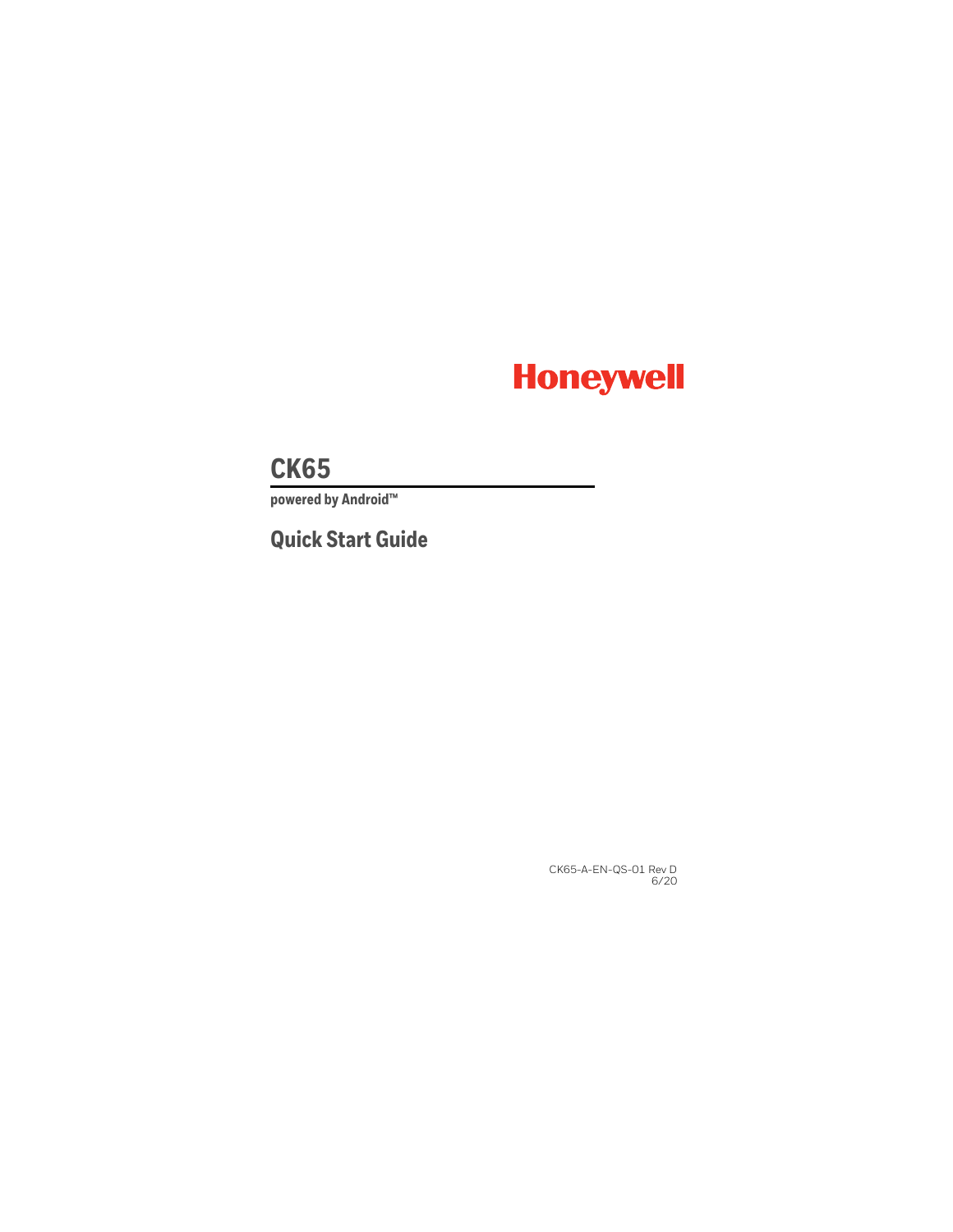# **Out of the Box**

Make sure that your shipping box contains these items:

- CK65 mobile computer (Model CK65L0N)
- Rechargeable 3.6 VDC Li-ion battery
- Hand strap
- Product documentation

If you ordered accessories for your mobile computer, verify that they are also included with the order. Be sure to keep the original<br>packaging in case you need to return the mobile computer for service.

# **Memory Card Specifications**

Honeywell recommends the use of Single Level Cell (SLC)<br>industrial grade microSD™ or microSDHC™ memory cards with induction grade microsom or microsome mobile computers for maximum performance and durability. Contact a Honeywell sales representative for additional information on qualified memory card options.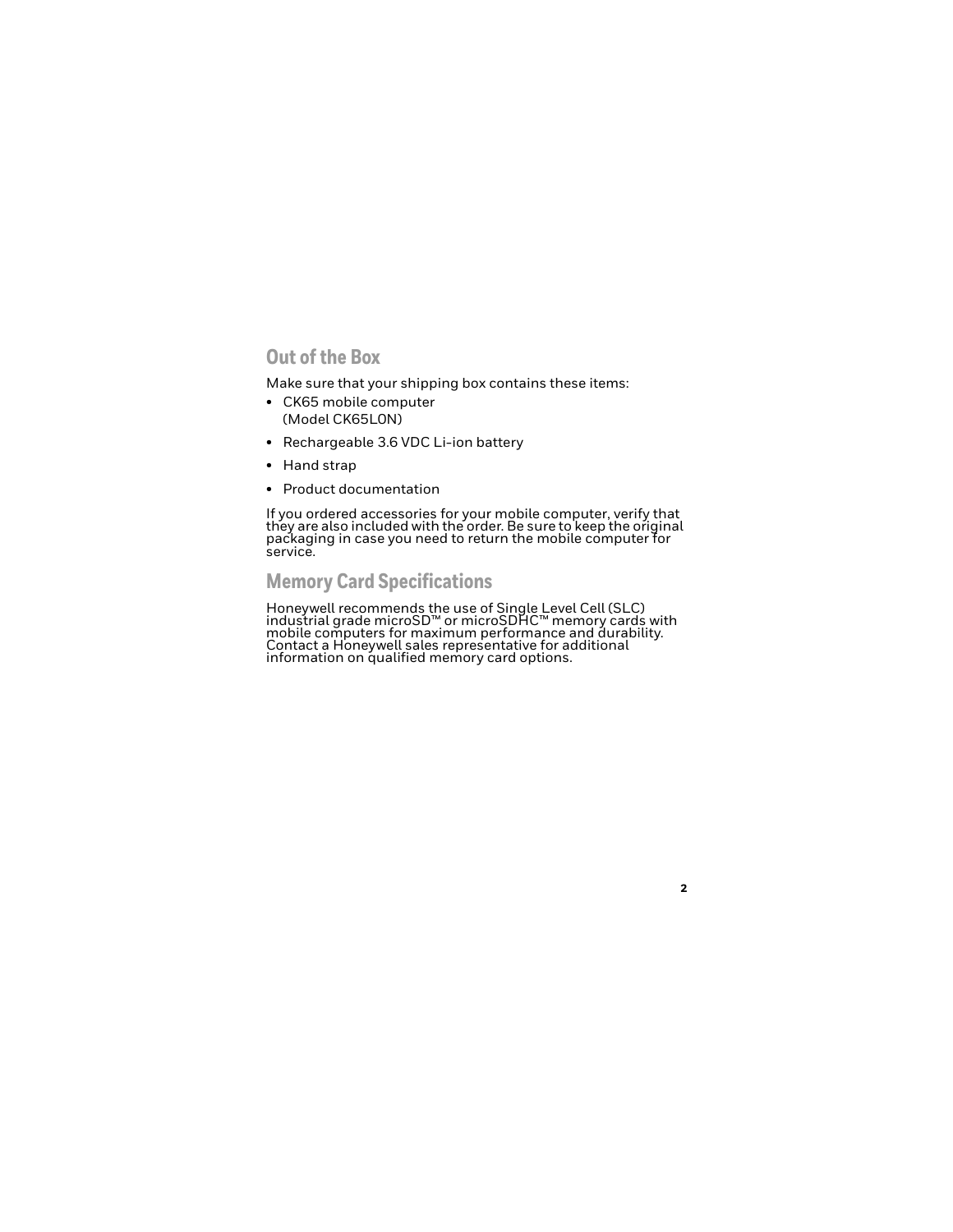### <span id="page-2-0"></span>**Mobile Computer Features**

#### **All Imagers**

Imager (LED / Laser Aperture)

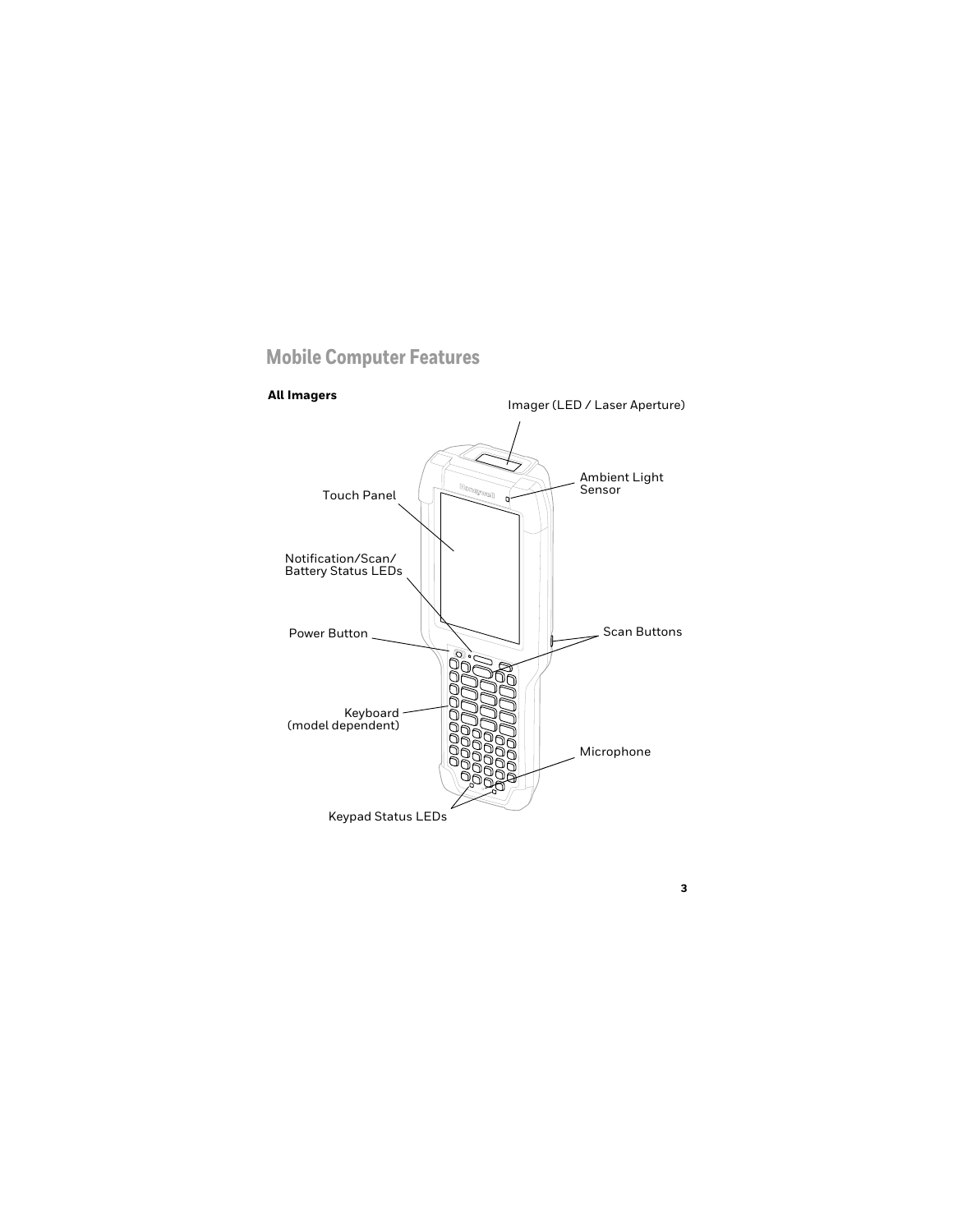#### **CK65 Model with N6803/N6703 Imager**

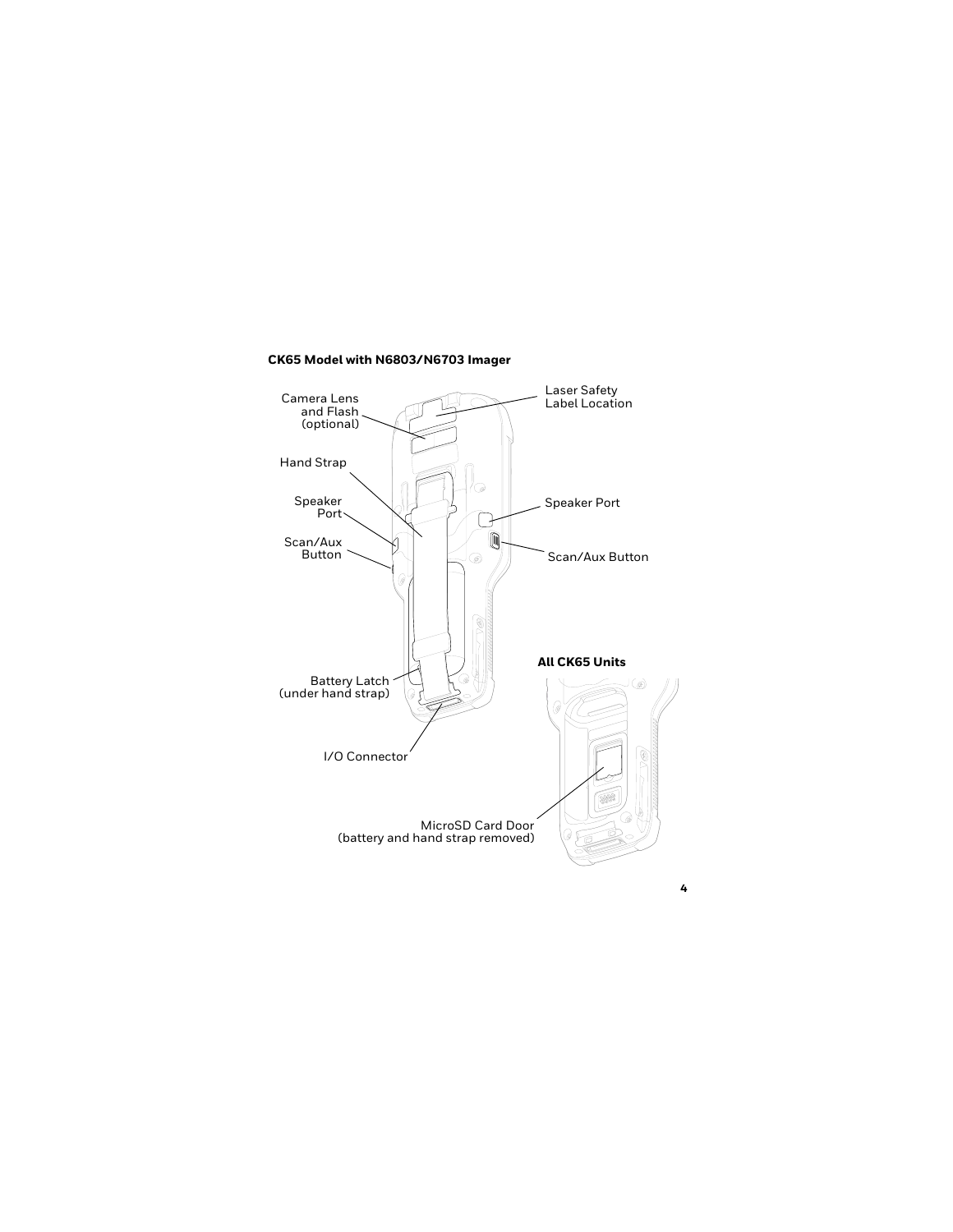#### **CK65 Model with EX20 Imager**

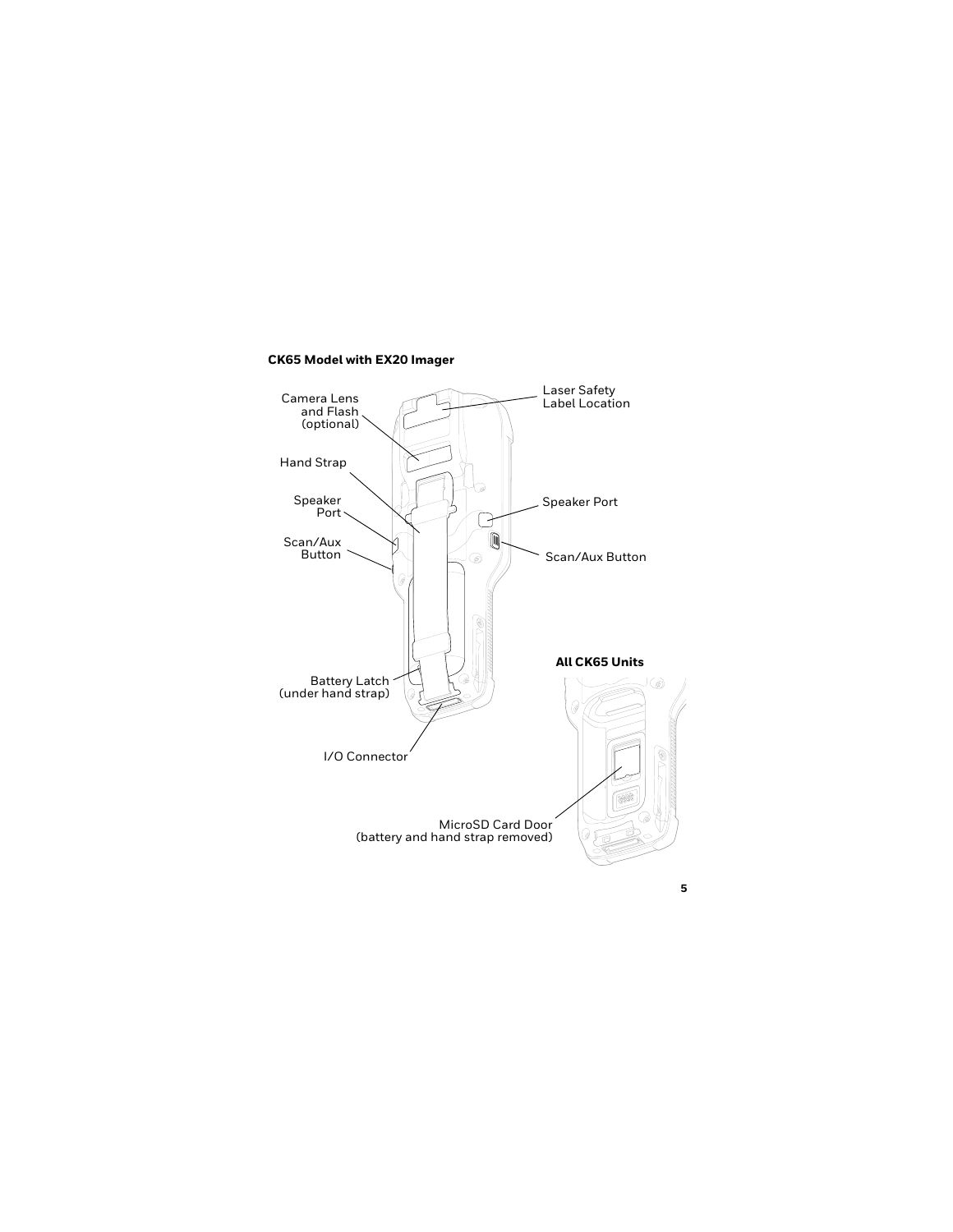# **Install a microSD Card (Optional)**



# **Always power off the computer before attempting to install or remove a card.**

See [Install the Battery](#page-6-0) for hand strap release information. Format the microSD card before initial use.







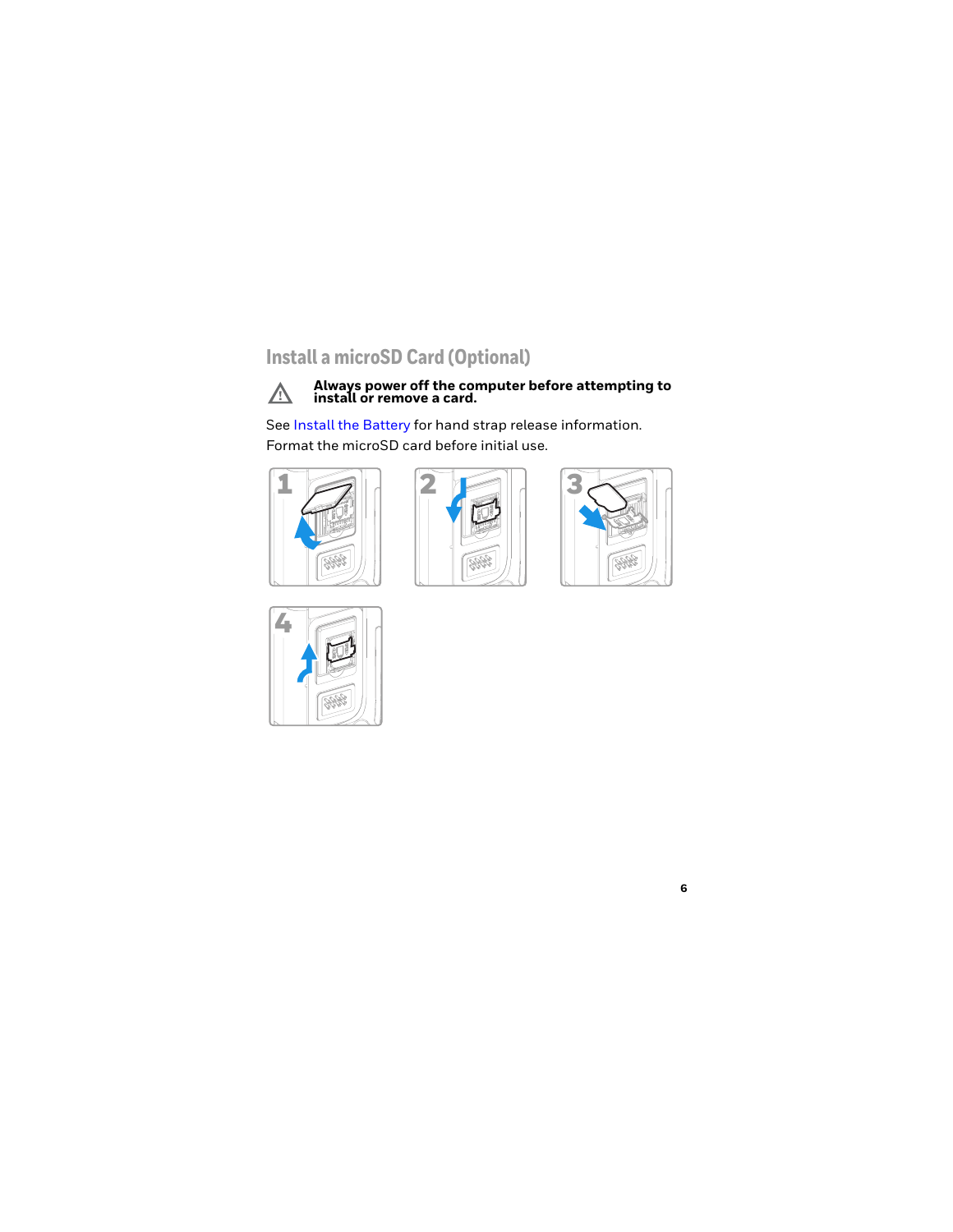### <span id="page-6-0"></span>**Install the Battery**

The standard CK65 mobile computer ships with a Li-ion 3.6<br>VDC, 25.2 watt-hour battery manufactured for Honeywell International Inc. The cold storage CK65 mobile computer ships<br>with a Li-ion 3.6 VDC, 18.7 watt-hour cold storage battery.





**Ensure all components are dry prior to placing the battery in the computer. Mating wet components may cause damage not covered by the warranty.**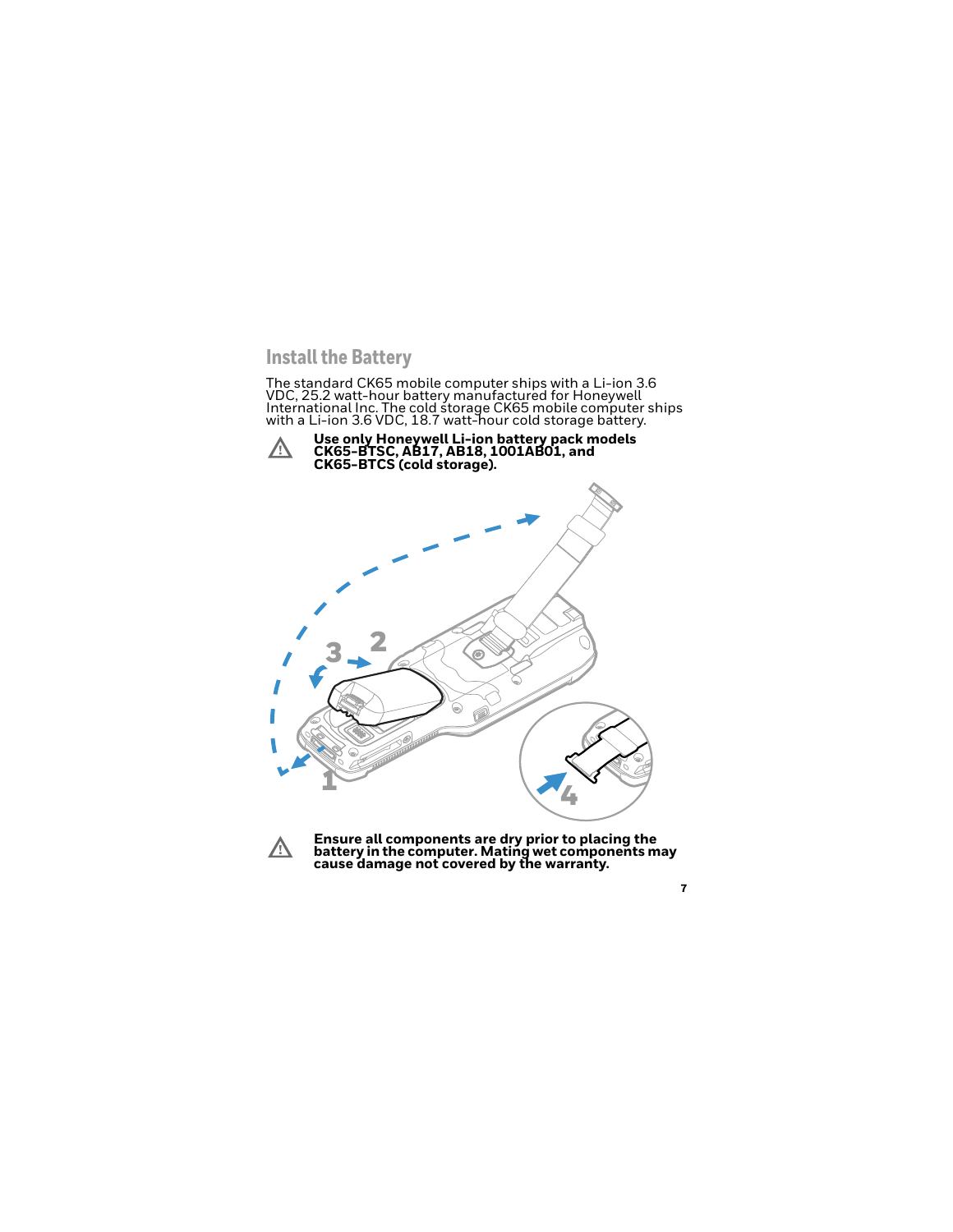# **Charge the Mobile Computer**

The CK65 mobile computer ships with a partially charged battery. Charge the battery with a CK3 Series charging device for<br>a minimum of 4 hours. Using the computer while charging the battery increases the time required to reach a full charge.



**We recommend the use of Honeywell accessories and power adapters. Use of any non-Honeywell accessories or power adapters may cause damage not covered by the warranty.**

CK65 mobile computers are designed for use with CK3 Series charging accessories.



**Ensure all components are dry prior to mating the computers and batteries with peripheral devices. Mating wet components may cause damage not covered by the warranty.**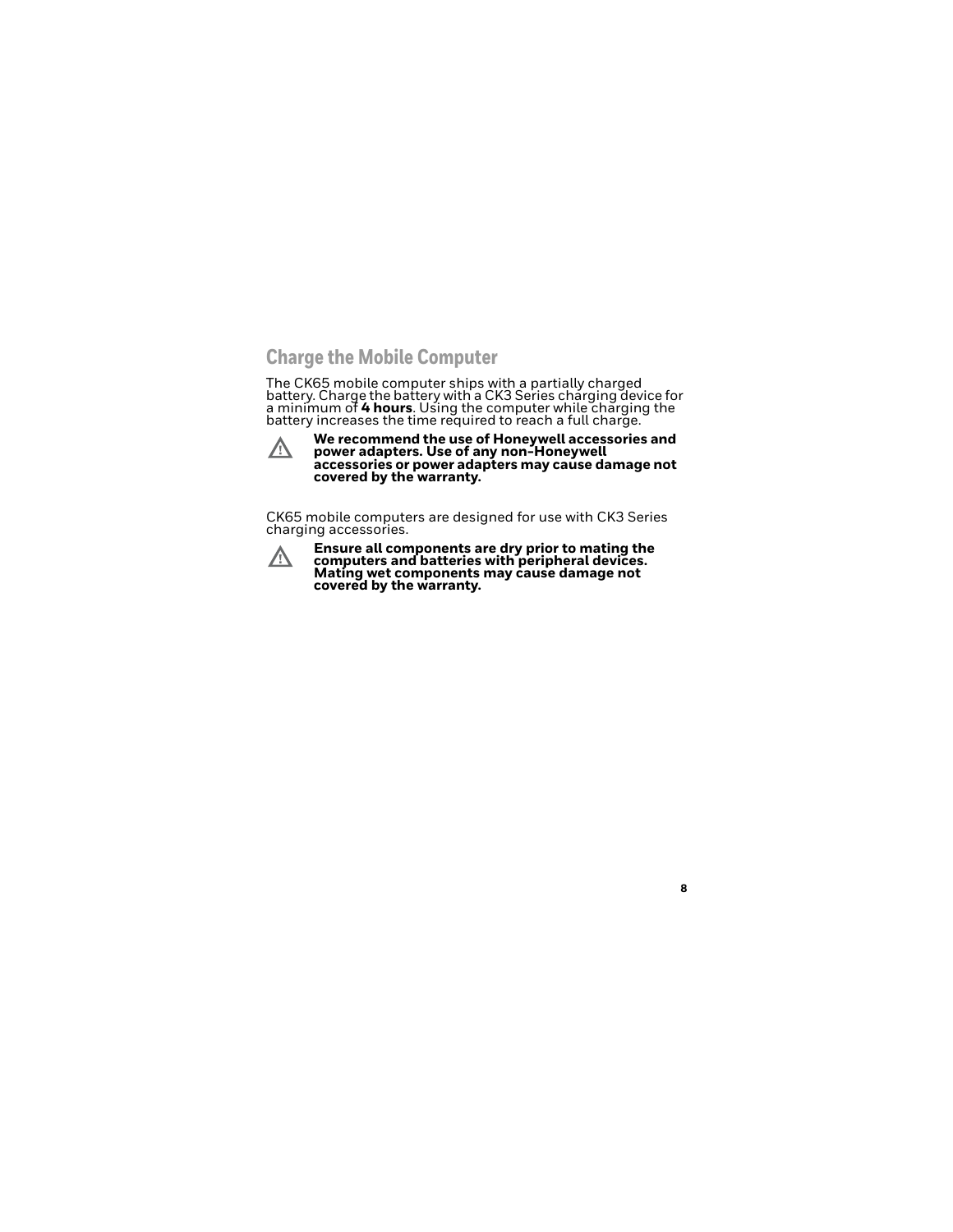# **Turn Power On/Off**

The first time you power on the computer, a Welcome screen appears. You can either scan a configuration bar code or use the Wizard to manually set up the computer. Once setup is complete, the Welcome screen no longer appears on startup and Provisioning mode is automatically turned off (disabled).

To turn the computer on:

• Press and hold the **Power** button for approximately 3 seconds, and then release.

To turn the computer off:

- 1. Press and hold the **Power** button until the options menu appears.
- 2. Touch **Power off**.

### **Battery Replacement**

### **Hot Swap**

You can replace the battery on demand provided the following conditions are met:

- The computer has been powered on for at least **4 minutes**. AND
- You insert a new battery within 30 seconds.

### **Swap Battery Mode**

Swap Battery mode places the computer in a low power state so that the battery can be removed for a short time.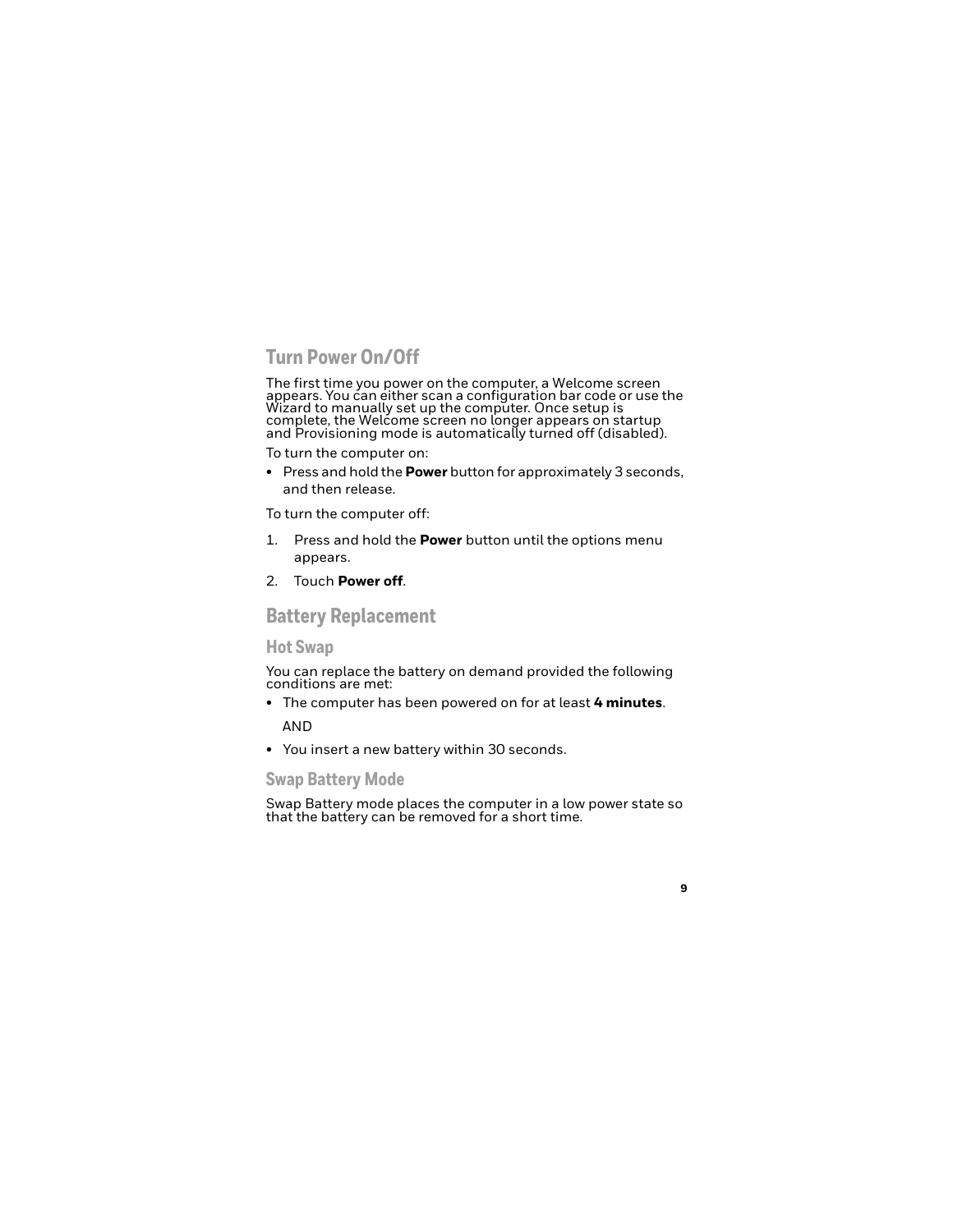To activate Swap Battery mode:

- 1. Press and hold the **Power** button until the options menu appears.
- 2. Touch **Swap Battery** and follow the on-screen instructions.
- 3. Once you replace the battery, press the **Power** button.

# **Sleep Mode**

Sleep mode automatically turns the touch panel display off and locks the computer to save battery power when the computer is inactive for a programmed period of time.

- 1. Press and release the **Power** button to wake the computer.
- 2. Drag the  $\mathbf{I}$  toward the top of the display to unlock the computer.

### **Adjust the Display Sleep Time**

To adjust the amount of time before the display sleeps after inactivity:

- 1. Swipe up from the bottom of the Home screen to access all apps.
- 2. Touch **Settings** > **Display** > **Advanced** > **Sleep**.
- 3. Select the amount of time before the display goes to sleep.
- 4. Touch  $\bigcap$  to return to the Home screen.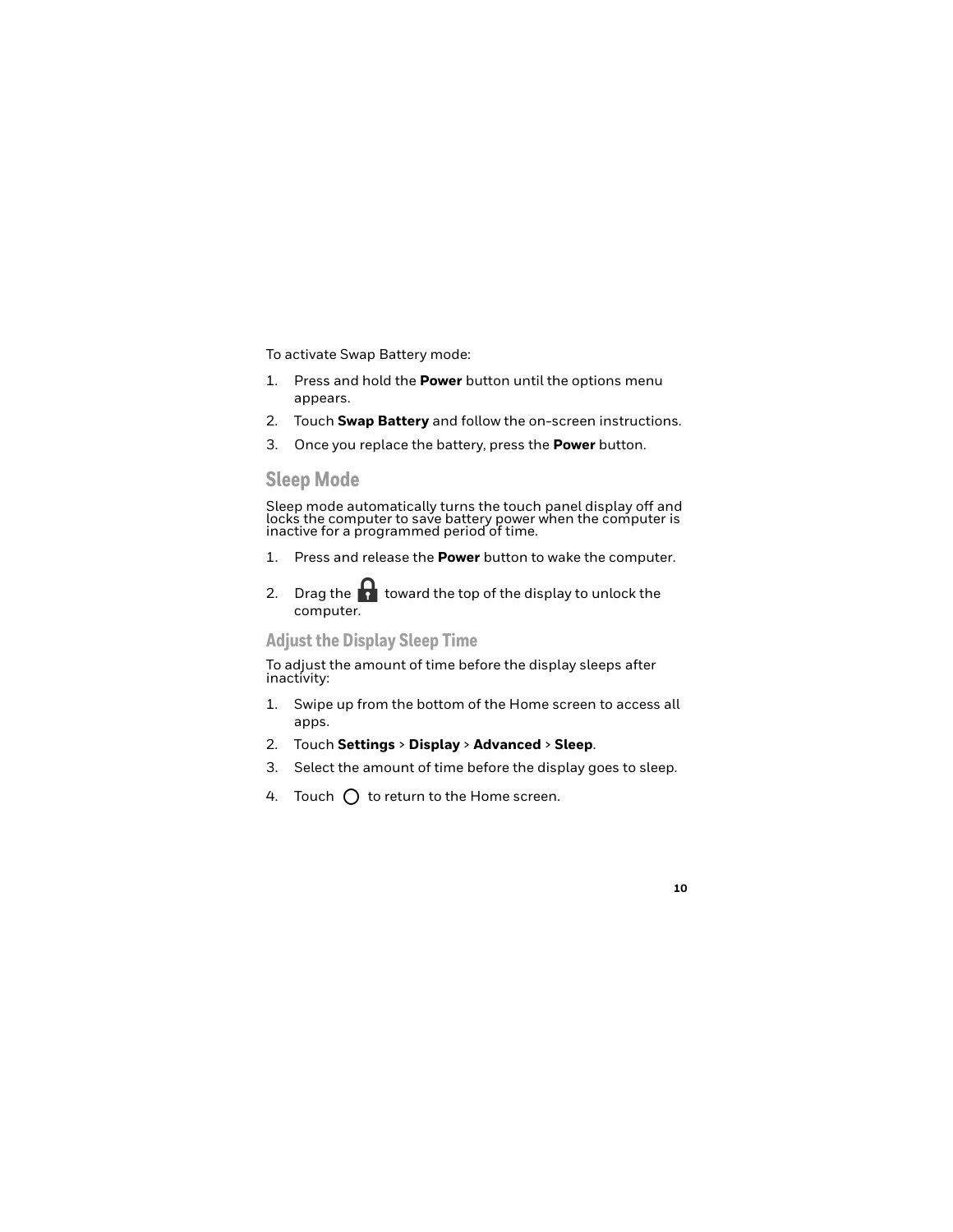

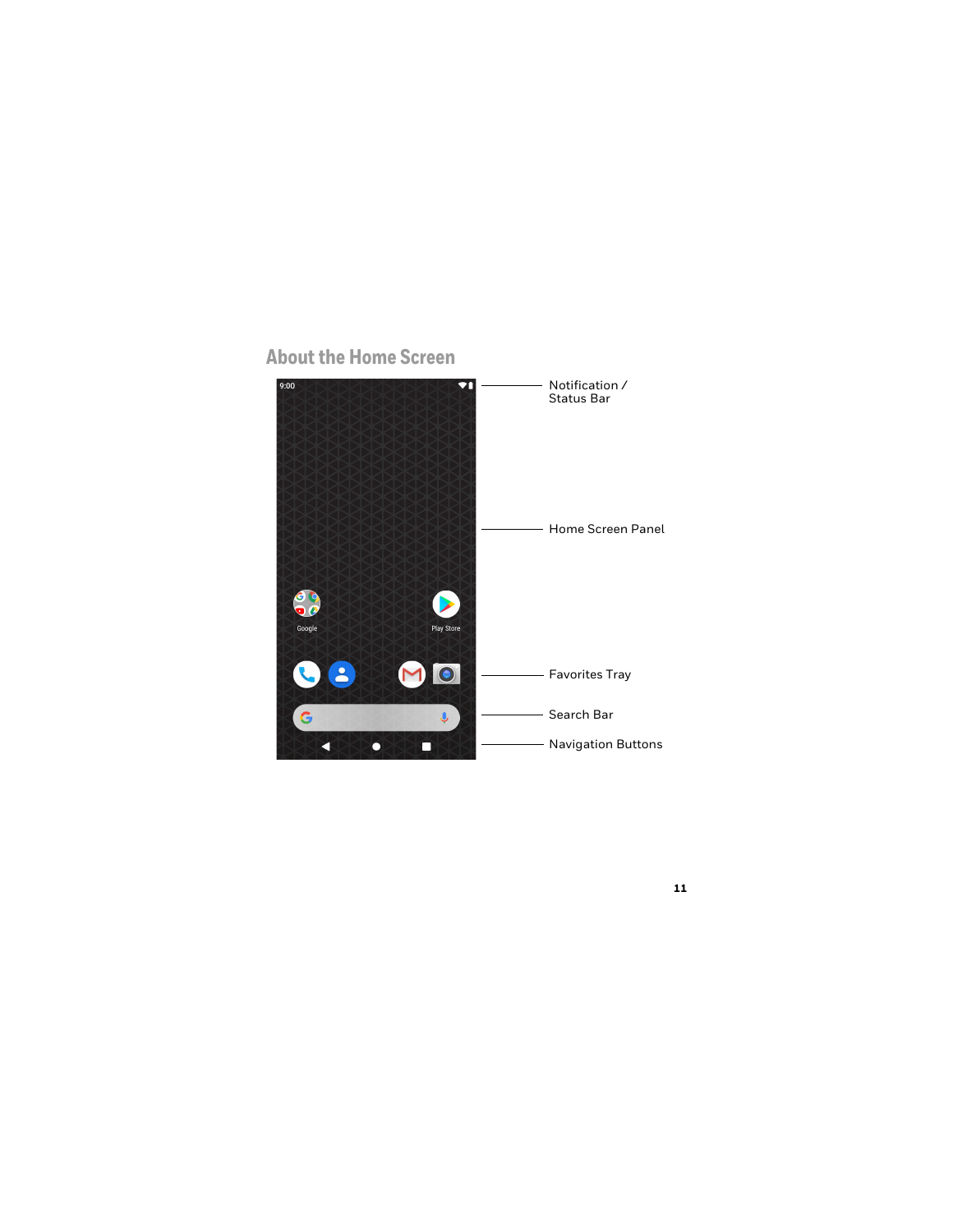# **Navigation and Function Buttons**

For button locations, see [Mobile Computer Features.](#page-2-0)

| <b>Button</b> | <b>Description</b> |                                                                          |
|---------------|--------------------|--------------------------------------------------------------------------|
|               | Back               | Return to the previous screen.                                           |
|               | Home               | Return to the Home screen.                                               |
|               | Recent Apps        | View and switch between<br>recently used apps.                           |
|               | Scan               | Press the right, left or front<br>scan button to trigger the<br>scanner. |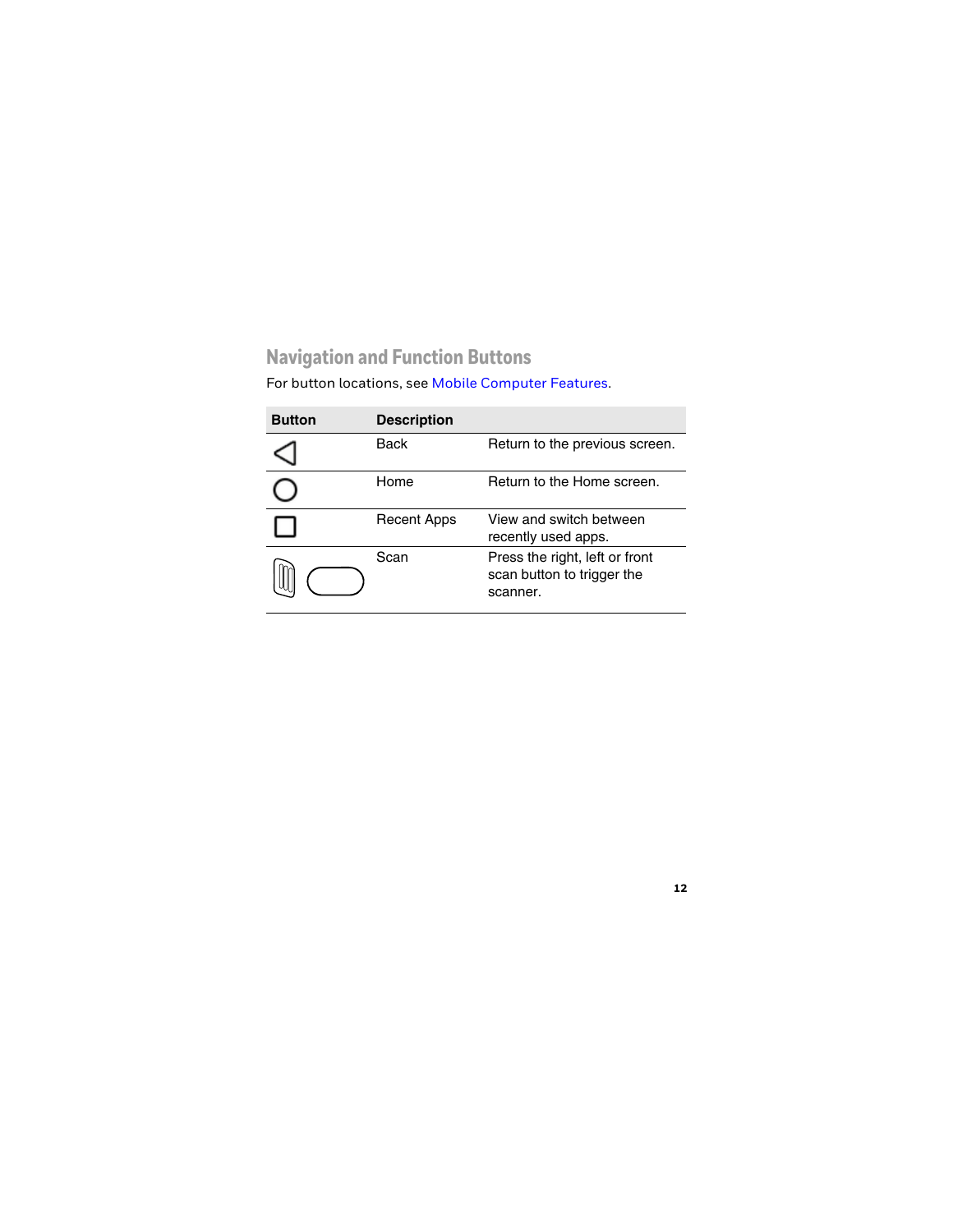### **About Provisioning Mode**

After completing the out-of-box set up process, Provisioning<br>mode is automatically turned off. Scanning a bar code to install applications, certificates, configuration files, and licenses on the computer is restricted unless you enable Provisioning mode in the Settings app. To learn more, see the user guide.

### **Scan a Bar Code with the Scan Demo**

- *Note: For optimum performance, avoid reflections by scanning the bar code at a slight angle.*
- 1. Swipe up from the bottom of the Home screen to access all apps.
- 2. Touch **Demos** > **Scan Demo**.
- 3. Point the computer at the bar code.
- 4. Touch **Scan** on the touch screen or press and hold any **Scan** button. Center the aiming beam over the bar code.



The decode results appear on the screen.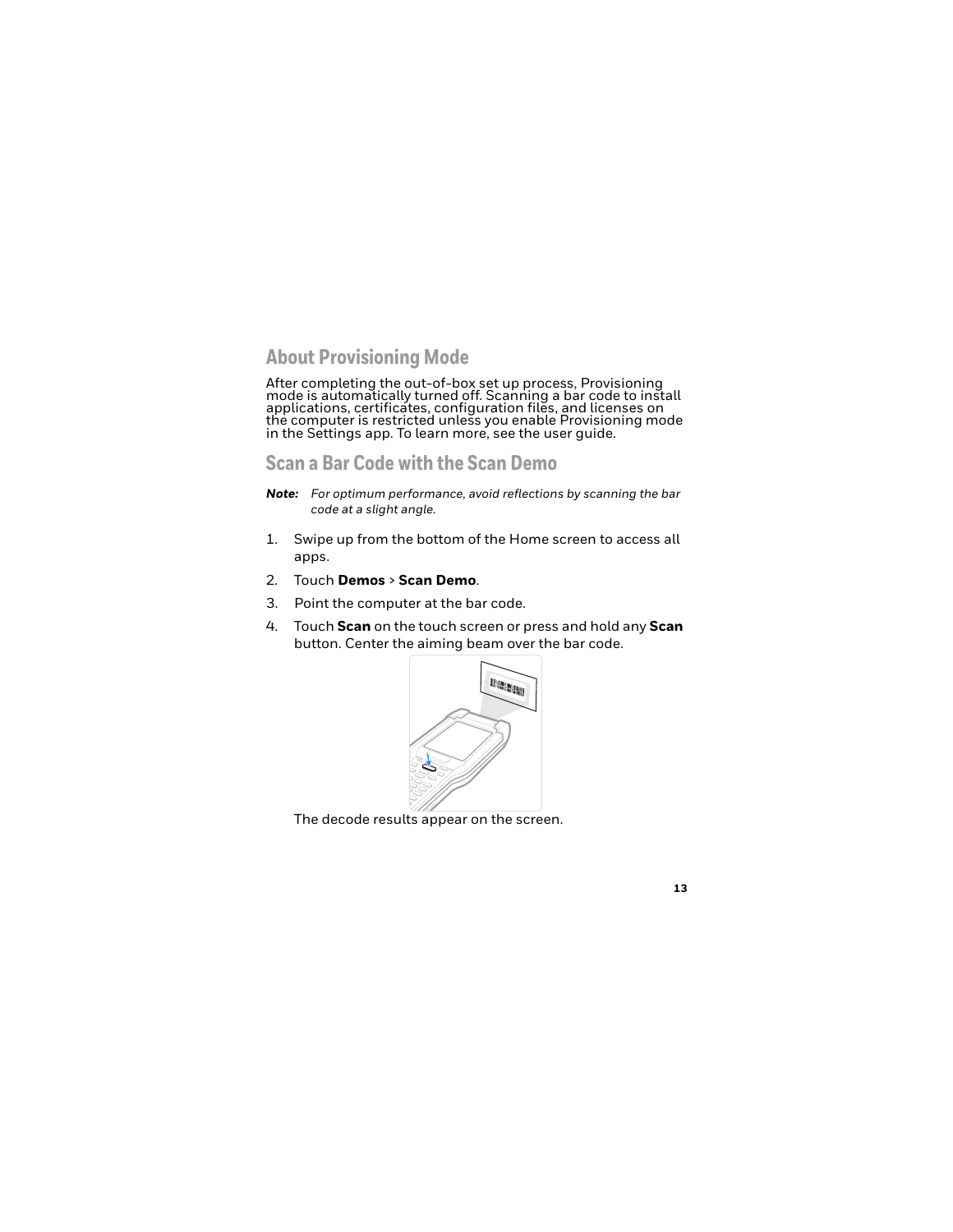*Note: In the Scan Demo app, not all bar code symbologies are enabled by default. If a bar code does not scan, the correct symbology may not be enabled. To learn how to modify the default app settings, see the user guide.*

# **Sync Data**

To move files between your CK65 and a computer:

- 1. Connect the CK65 to your computer using a USB charge/ communication accessory.
- 2. On the CK65, swipe down from the top of the screen to see the notifications panel.
- 3. Touch the Android System notification twice, to open the options menu.
- 4. Select either **File Transfer** or **PTP**.
- 5. Open the file browser on your computer.
- 6. Browse to the CK65. You can now copy, delete and move files or folders between the computer and CK65 as you would with any other storage drive (e.g., cut and paste or drag and drop).
- *Note: When Provisioning mode is turned off, some folders are hidden from view in the file browser.*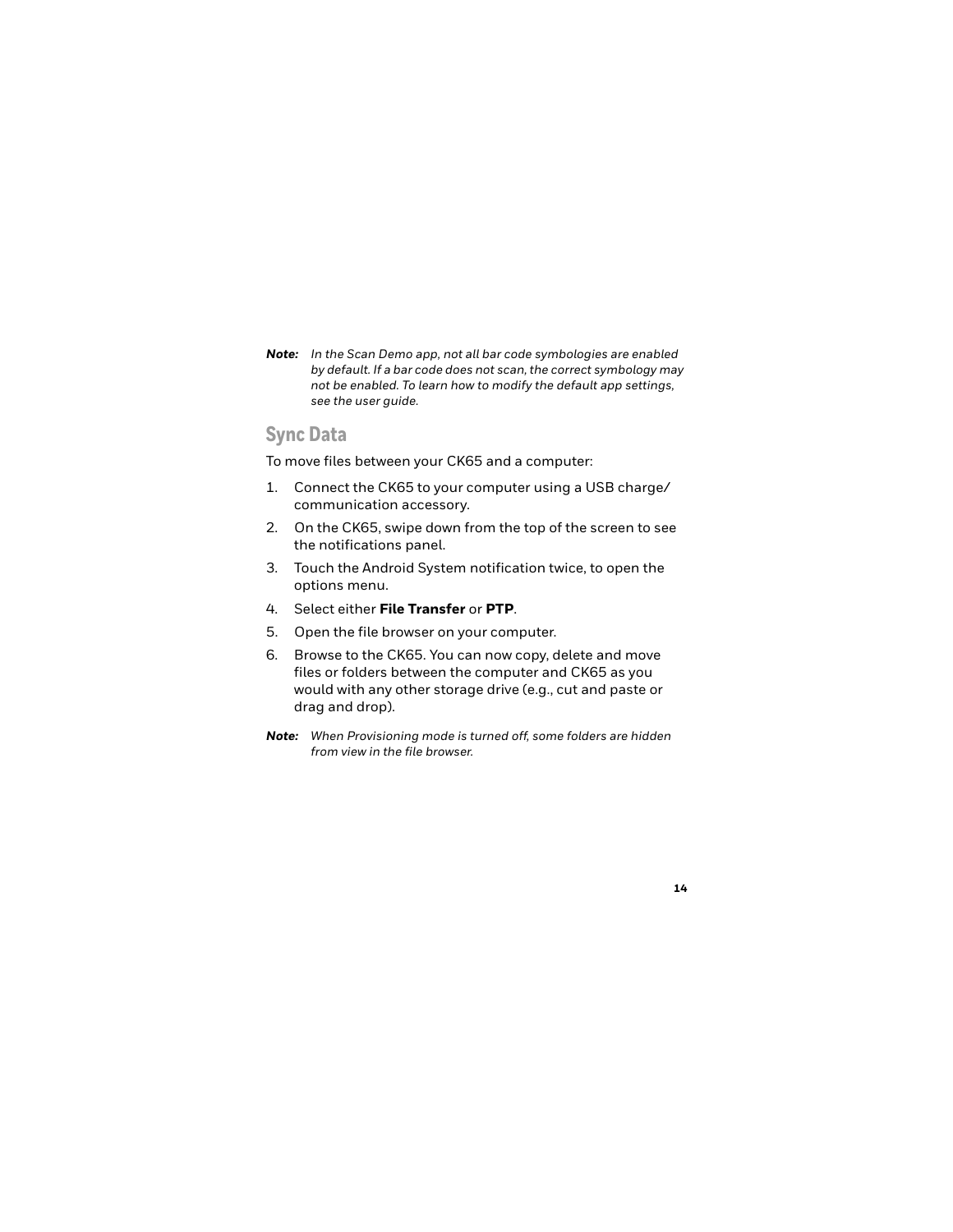### **Restart the Mobile Computer**

You may need to restart the mobile computer to correct conditions where an application stops responding to the system or the computer seems to be locked up.

- 1. Press and hold the **Power** button until the options menu appears.
- 2. Select **Restart**.

To restart the computer if the touch panel display is unresponsive:

• Press and hold the **Power** button for approximately 8 seconds until the computer restarts.

*Note: To learn about advanced reset options, see the user guide.*

### **Support**

To search our knowledge base for a solution or log into the<br>Technical Support Portal and report a problem, go to www.hsmcontactsupport.com.

### **Documentation**

Product documentation is available at www.honeywellaidc.com.